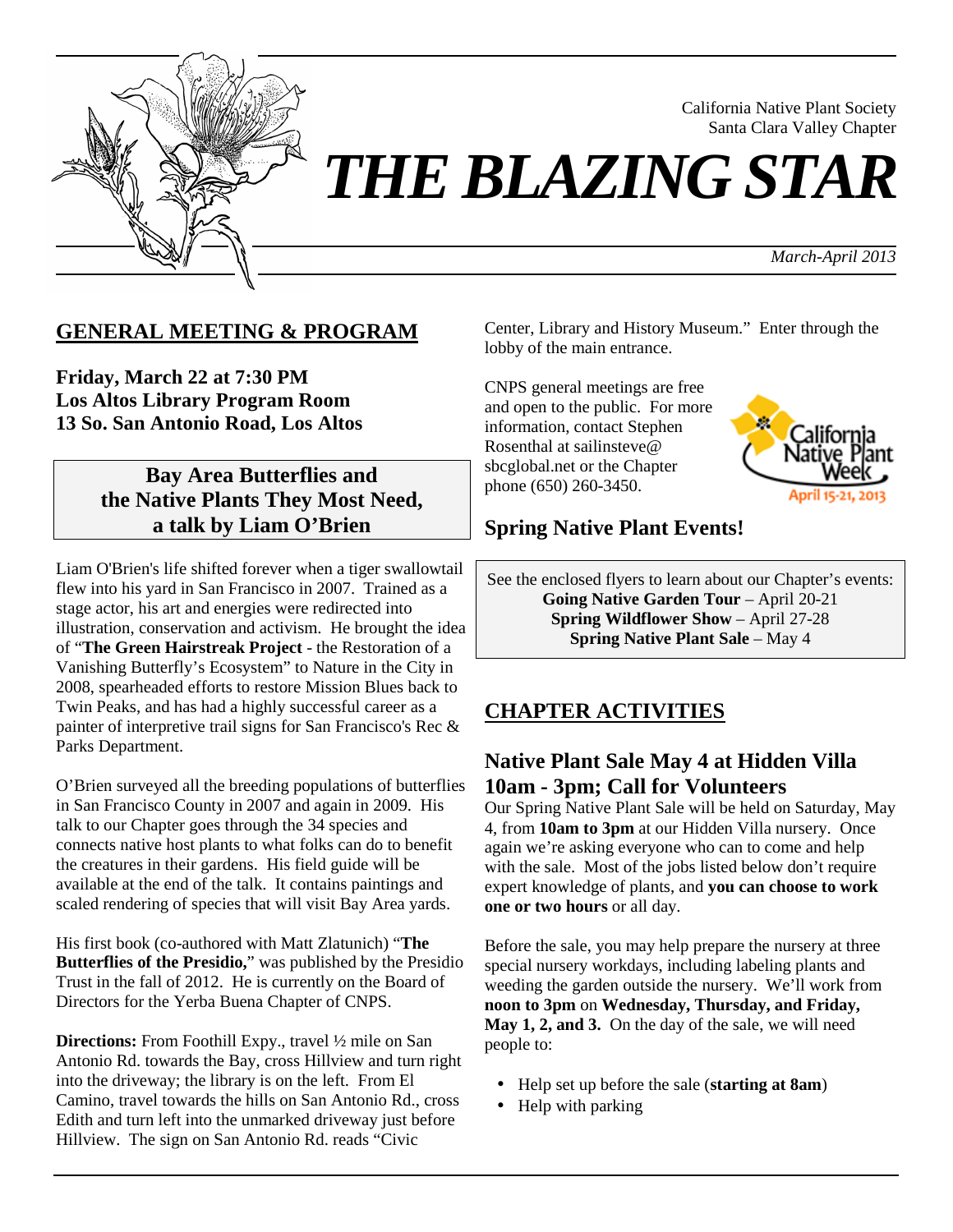2 www.cnps-scv.org (650) 260-3450 *March-April 2013*

- Answer customers' questions about the plants and help them decide which plants to purchase
- Write up the sales tags before customers go to the cashiers to pay for their plants
- Work as cashiers
- Help customers take their purchases to their cars and bring back the wagons and carts to the nursery
- Help clean up after the sale (**3-4pm**)

The plant sales are always lots of fun to work at, and we provide **lunch** to volunteers. To volunteer on sale day please contact:

**Horticultural consultation**: Ray Deutsch (650) 365-6136, ray.deutsch@yahoo.ca

**Writing sales tags & cashiering**: Georgia Stigall (650) 941-1068, georgiastigall@yahoo.com **Parking director**: Carolyn Dorsch (650) 804-6162 (evenings) or cdorsch1@aol.com **Miscellaneous**: Jean Struthers (650) 941-2586 or JeanStruthers@att.net; or Melanie Cross (650) 947-1325 or Melanie@pcross.com

After the sale, we'll resume our usual **Wednesday and Thursday nursery workdays, from noon to 3pm**.

**Directions**: Hidden Villa is located on Moody Road west of Foothill College. From I-280 in Los Altos Hills, take the Moody Road exit and head west. Two miles west of Foothill College, look for the Hidden Villa sign and driveway on the left. Proceed over the bridge, and drive about ¼ mile to the large parking lot on the right. The Native Plant Nursery is at the greenhouse just beyond the visitor center. On the day of the plant sale, follow the directions of the parking monitors as to where to park.

# **Gardening with Natives**

Gardening with Natives (GWN), a special interest group within the Chapter, includes a mix of landscape architects, designers, seasoned native plant gardeners and beginners. It offers many talks throughout the year which are free and open to all.

This year's theme is *Native Plant Vignettes*, where monthly presenters share how to design discrete areas of your garden, such as shady locations or meadows. **Three talks are scheduled during March and April**, so please spread the word. For more information, visit **www.GardeningWithNatives.com**.

These programs are made possible by volunteers who help with program logistics and by co-sponsoring libraries. If

you would like to help organize similar programming at a library near you, contact arvind.kumar@cnps.org.

#### **Planting a Berm with Native Plants, a talk by Deva Luna**

#### **Wednesday, March 6, 7:00 PM, Los Altos Library 13 S. San Antonio Road, Los Altos (650) 948-7683**

A berm is a mound of soil included in a garden to add interest, to use up extra soil, and to provide additional drainage for plants that need it. During the construction of new paths and patios, there is often leftover soil that can either be sent to the dump or used onsite. Find out how to create a berm to make a focal point for your garden and use it to grow native plants that like well-drained soil.

**Deva Luna** is a sustainable and Bay Friendly-certified landscape designer who has been teaching and speaking about horticulture for 15 years. She has a degree in "Plants and Art" and works for EarthCare Landscaping in Cupertino. Her passions include California native plants, grey water, edible landscaping, herbs, and "quirky yard art."

### **Rain Gardens for Native Plants, a talk by Laura Prickett**

### **Monday, April 8, 7:00 PM, Milpitas Library 160 N Main Street, Milpitas (408) 262-1171, ext. 3616**

The last of the season's rains are pouring down, running off your roof, down your driveway, into the streets, storm drains, creeks, and ultimately to the bay or ocean. What if you could capture that runoff instead and use it for your garden? Rain gardens are a great way to do just that. Find out what they are, how they can help protect water quality and reduce creek erosion, what to consider for rain garden design and construction, and which California native plants are most suitable for them.

**Laura Prickett**, of EOA, Inc., has 17 years of environmental planning and project management experience. She is the principal author of technical guidance manuals regarding storm water controls for development projects in San Mateo County and Alameda County.

**Gardening, Cooking, and Healing with Native Plants, a talk by Alicia Funk**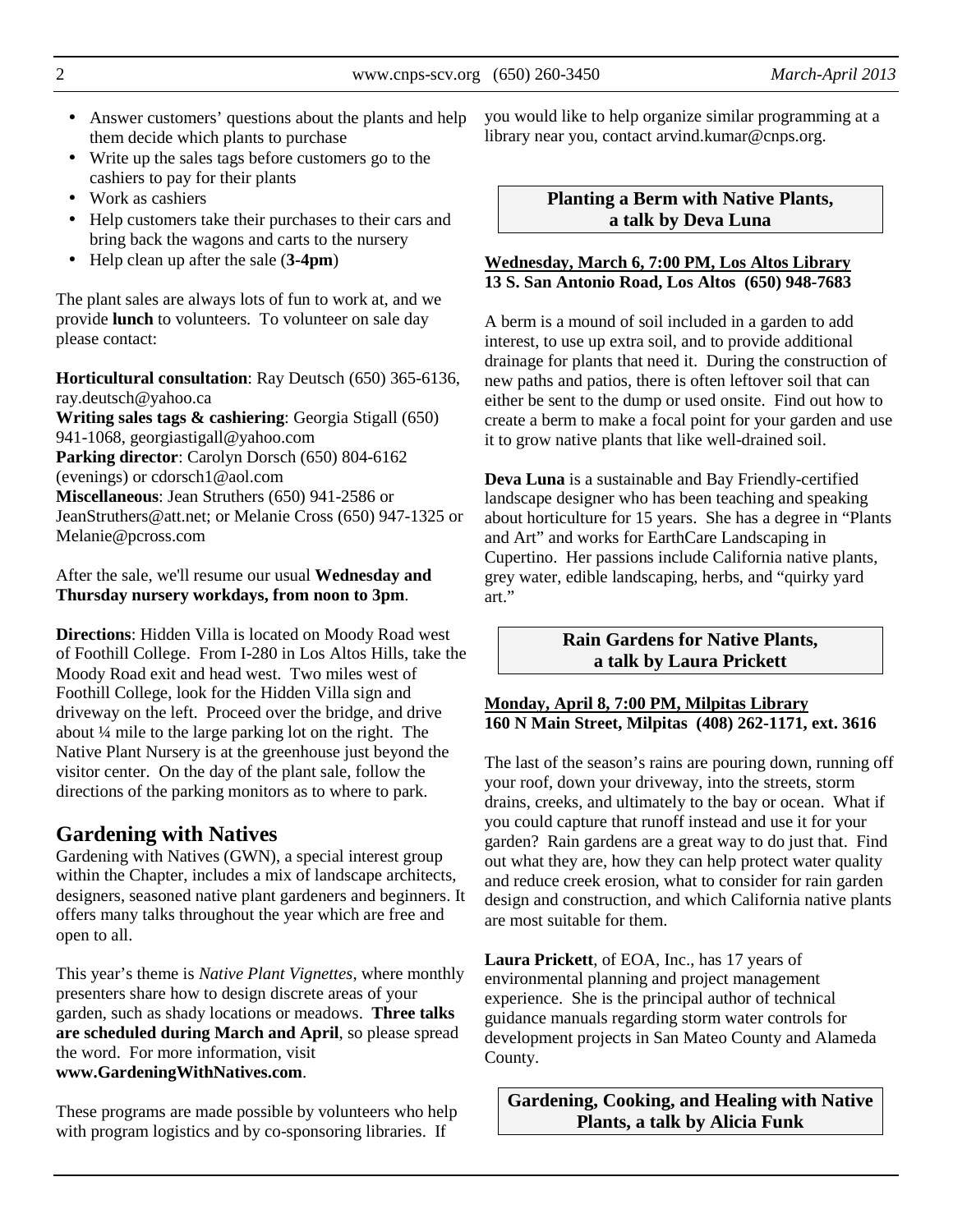#### **Wednesday, April 24, 7:00 PM, Cupertino Community Hall, 10350 Torre Avenue, Cupertino (408) 446-1677**

Modern life depends on plants from all over the world, but the native people of California lived sustainably for thousands of years by using only local California native plants. The author of the landmark new book *Living Wild: Gardening Cooking and Healing with Native Plants of California* will show you how to grow, harvest, and incorporate California native plants in your day-to-day life. Snacks will be available to sample.

**Alicia Funk** has an MBA and has twenty years of expertise in the field of natural living and wellness. She is the editor of six books, including *The Botanical Safety Handbook, Herbal Medicine, The Expanded Commission E Monographs* and *The ABC Clinical Guide to Herbs*.

### **Keying with Natives**

Join us as we learn and practice methods of identifying the native plants of our region (aka keying). From beginners to more advanced, there are challenges for all. Bring in plant samples if you have some or just come and work with the materials provided. We discuss the various plant books and practice keying with them. Microscopes are also available.

The next meeting dates are **Fridays**, **March 29 and May 3, from 6:30pm - 8:30pm.** (Note the April 26 meeting has been moved to May 3, since the Wildflower Show setup will be on April 26.) We meet at the Peninsula Conservation Center (PCC), 3921 E. Bayshore Road in Palo Alto. For more information, please contact Dave "Tex" Houston at 350co2now@gmail.com or (650) 303- 2777; or Sally Casey at (408) 377-0989.

**Directions to PCC:** From Hwy. 101 **southbound**, take the San Antonio Rd. North exit, follow the cloverleaf around and across 101, get immediately into the left-hand turn lane, and turn LEFT onto East Bayshore. From Hwy. 101 **northbound**, take the San Antonio exit and make a right at the light onto San Antonio Rd. Immediately get into the left-hand turn lane and turn LEFT onto East Bayshore.

East Bayshore will curve around to the left, then right. Turn right on Corporation Way. Your next left is the entrance to the PCC parking lot. The meeting rooms are on the first floor.

## **Conservation Committee: LIVeCoRPs**

We are off to a great start in the New Year:

1. Advocacy: We passed the Habitat Conservation Plan (see Conservation News below) with a few details to be worked out with San Jose. This is a HUGE accomplishment. Thanks to Kevin Bryant for his tireless efforts representing us for **8 years!**

- 2. Rare Plants: Toni Corelli has increased participation in rare plant monitoring by combining documentation of rare plant populations with Chapter field trips. (Her assistants were trained previously at her Documentation Workshops). More training sessions are planned for this important work.
- 3. Invasives: Debra Welch and others are working with other agencies in our State *Weed Management Area* to coordinate our efforts for maximum effectiveness.
- 4. Advocacy: We and other environmental agencies are working with Google, Facebook and Apple on increasing the number of native plants included, increasing the habitat value and decreasing environmental impacts as they design their new campuses.

### **Upcoming Efforts**

Weed Day at the Capital: We will be joining advocates from all over the state in Sacramento for this annual event put on by CAL-IPC (California Invasive Plant Council.) Presentations on invasive weed management will be given in the morning. We will visit legislators in the afternoon advocating for money to fight invasive weeds. We will car pool. Please join us!

**One person can make a significant impact.** Please come to our upcoming meetings. We meet on the **third Tuesday of the month, 7pm** at the Peninsula Conservation Center in Palo Alto (PCC). Our next meetings will be **March 19** and **April 16**.

For questions, comments or concerns please contact LIVeCoRPs Chair Linda Ruthruff at ldrruff@hotmail.com. For **directions** to the PCC, please see the Keying with Natives article above.

# **Student Research Scholarships – Applications due April 6**

Our Chapter of CNPS is offering scholarships to students doing research on native plant or plant community conservation, plant ecology, plant community restoration, plant systematics, or other related botanical studies of native plants that grow in habitats in Central and Northern California. Students researching topics related to native plant and native habitat conservation in the San Francisco Bay Area are encouraged to apply.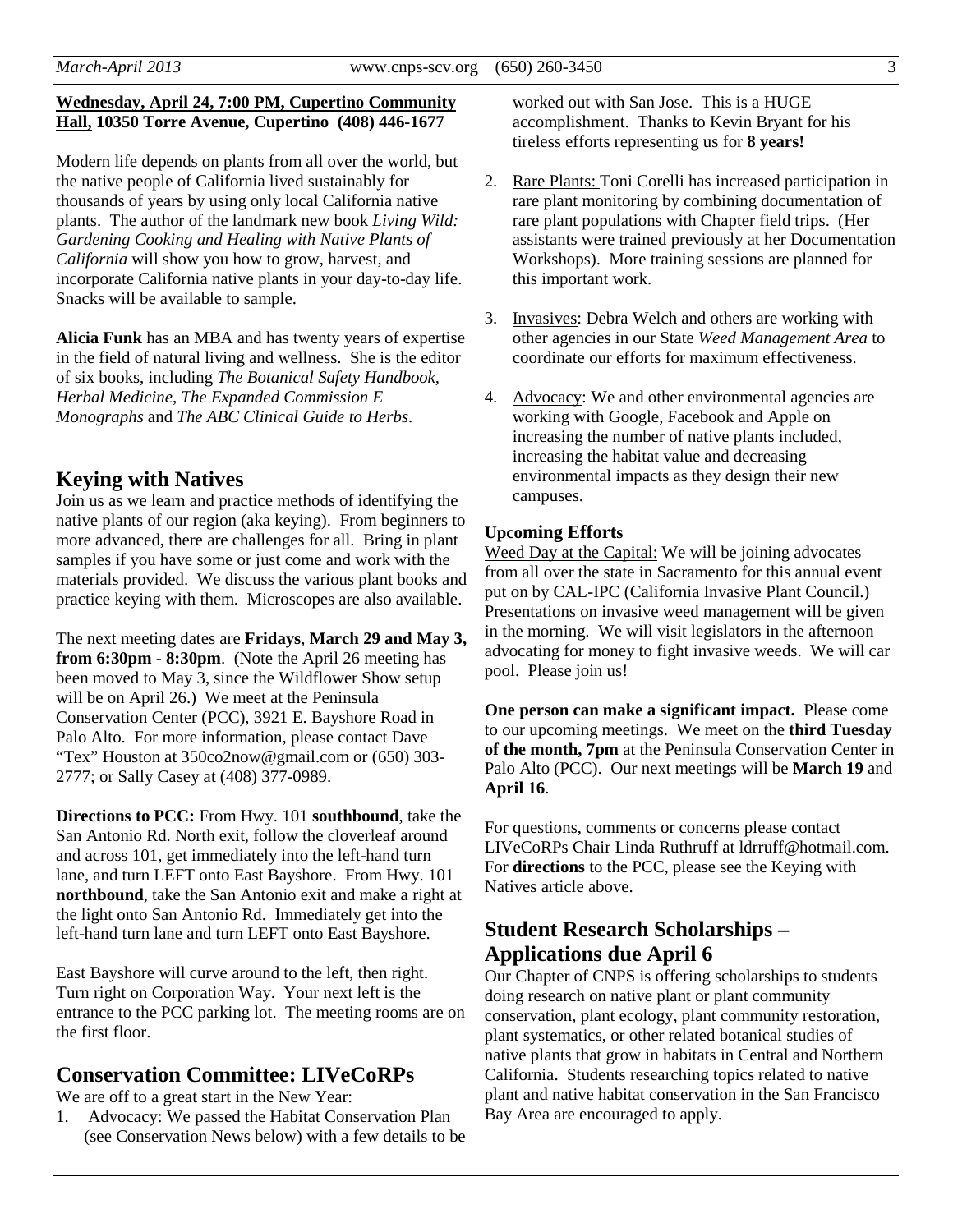Academic scholarships of \$1,500 for graduate student research and **a \$1,000 scholarship for undergraduate student research** are available. This is the Chapter's first year offering an undergraduate research scholarship.

Additional information and applications are available on the Chapter website **www.cnps-scv.org** under the Education and Scholarships menu or contact Nora Monette at nmonette@aol.com.

# **CONSERVATION NEWS**

### **San Jose Adopts HCP**

The City Council of San Jose adopted the Santa Clara Valley Habitat Conservation Plan (HCP) at the end of January 2013. They were the last local partner public agency to do so. The County of Santa Clara, the Santa Clara Valley Water District, the Cities of Morgan Hill and Gilroy, and the Santa Clara Valley Transportation Authority (VTA) had approved the Plan over the last several months. Adoption means that funds can flow and

steps can be taken to insure the protection of rare plants and wildlife on Coyote Ridge and elsewhere in the southern Santa Clara County.

Chapter members Linda Ruthruff, Pat Pizzo, and Don Mayall spoke at the San Jose City Council meeting. This is a culmination of twenty years of work by Chapter members, including some eight years by Kevin Bryant representing us on the Stakeholders Group. Many Chapter members signed postcards illustrated with Stuart Weiss' photographs of Coyote Ridge supporting the Plan to city council

members. Many thanks are due all for their efforts.

The plan will generate \$665 million over the course of 50 years, to acquire and manage 46,000 acres of open space lands. This will include habitats for such rare plants as the Santa Clara Valley dudleya, Metcalf Canyon jewelflower, coyote ceanothus and Tiburon Indian paintbrush, as well as such animals as the Bay checkerspot butterfly and the California red-legged frog.

As victory in securing protection for Edgewood Preserve was in sight, the Chapter began focusing on the serpentine area south of San Jose that came to be known as Coyote

Ridge. At that time the entire area was in private hands, with some 250 acres leased temporarily as a mitigation for the impacts on butterfly habitat of the Kirby Canyon landfill. Chapter members began gathering data, leading field trips to the ridge and formed a coalition with other environmental organizations to explore ways of protecting this remarkable plant habitat. As a result of our educational efforts, land acquisition began and some 1000 acres were preserved as public agencies such as the VTA and the Water District bought land for mitigation purposes. But it was clear that more land needed to be preserved.

The Habitat Conservation Plan, a federal program for protecting rare species, combined with the state's Natural Communities Conservation Program (NCCP), provided opportunities to make further acquisitions. Development of this plan began nearly ten years ago when the widening of Hwy. 101 was undertaken, and the wildlife agencies and local officials recognized that multiple threatened and endangered species could be impacted by this work.

Under this program, permitting for development is streamlined in exchange for fees to fund meaningful

conservation actions such as acquisition and management of lands containing rare and endangered species. (For more information about this very complex plan, and to view or download the final document, go to **www.scv-habitatplan.org.**)

A coalition of environmental groups called Habitat Conservation Now was formed to help public officials understand and adopt the plan. The coalition included CNPS, the Sierra Club, the Audubon Society, the Committee for

Green Foothills, the Greenbelt Alliance and the Nature Conservancy. The votes needed by the public agencies to adopt the plan, including the recent vote by the City of San Jose, were the culmination of these efforts.

Many of the details of Plan Implementation still need to be worked out, but the framework of the Plan has been approved. The challenge that faces us now is to continue working with our coalition partners, local government, and the wildlife agencies on the details of implementation, and to make sure the Plan protects and enhances our plant communities and the rare species habitats they contain.

**Stuart Weiss** Bay checkerspot butterfly (Euphydryas editha bayensis) on Allium serra at Coyote Ridge

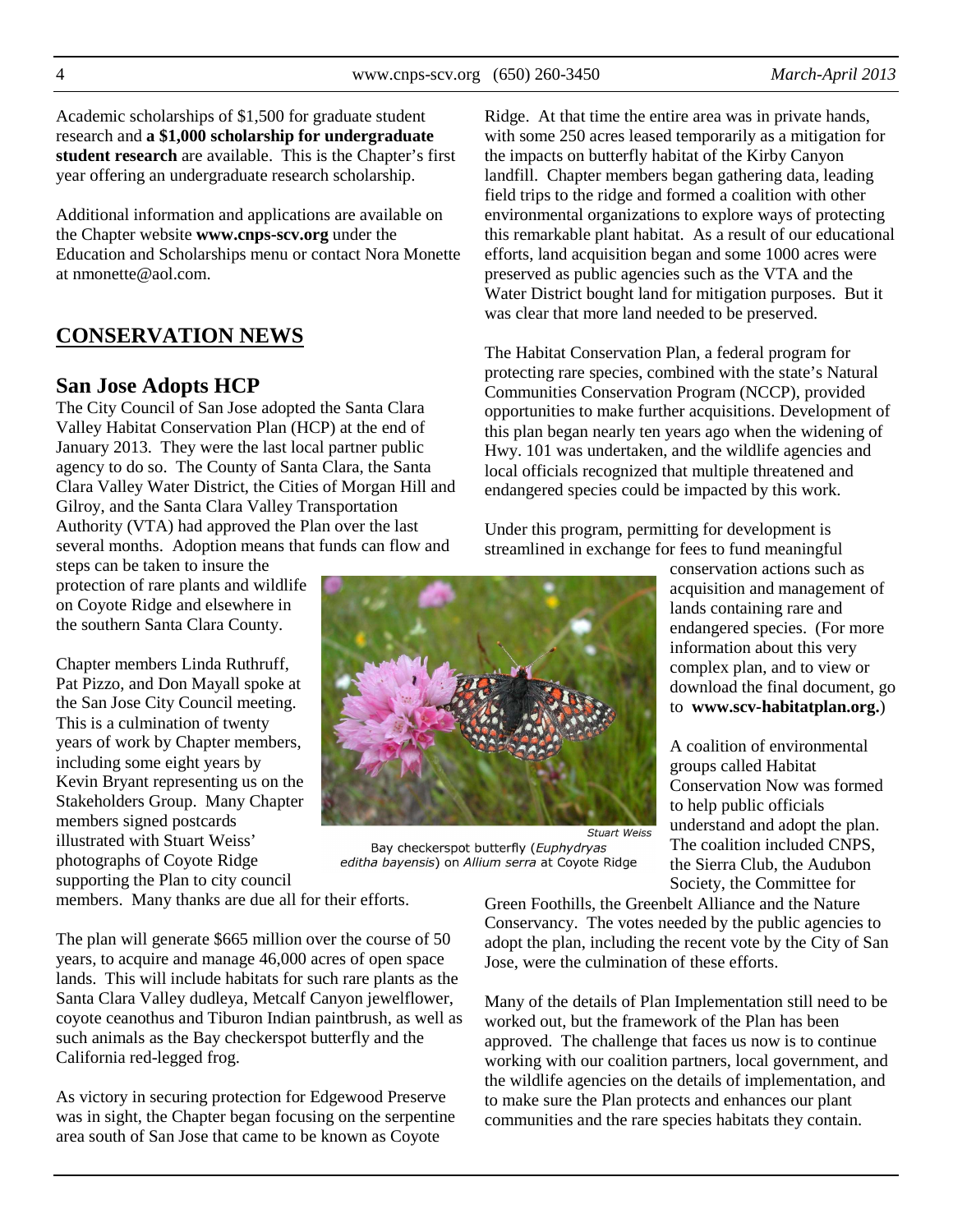# **CHAPTER SERVICE OUTINGS**

## **Edgewood Weed Warriors** *25 Years Young!*

Our volunteer restoration program at Edgewood Park has made *huge* gains over the years… and at the same time there's still *so much* we can do to make Edgewood an inspirational showcase of all CNPS stands for! We hope you'll join us this season, our 25th, as we continue our efforts and celebrate being *25 Years Young …* come pitch in… have some fun… and learn a ton!

Our **9am Friday** sessions run year round; **5:30pm Wednesday** sessions start **March 13** after Daylight Savings Time returns; and monthly **9am Saturday** sessions are on the **3rd Saturdays of March thru July**, plus National Public Lands Day in September. Here's our upcoming Saturday schedule:

| Date          | <b>Meet At</b>    | <b>Event Theme</b>                |
|---------------|-------------------|-----------------------------------|
| Mar $16$      | Day Camp          | Spring "Saturday Kickoff"         |
|               | Kiosk             |                                   |
| Apr $20$      | Day Camp          | Earth Day and CA Native           |
|               | Kiosk             | Plant Week                        |
| May $18$      | West Kiosk        | <b>Endangered Species Day and</b> |
|               |                   | <b>International Day for</b>      |
|               |                   | Biodiversity                      |
| Jun $15$      | <b>West Kiosk</b> | Ken Himes Day!                    |
| <b>Jul 20</b> | West Kiosk        | <b>CA Weeds Awareness Week</b>    |
| Sep 28        | West Kiosk        | <b>National Public Lands Day</b>  |

On **Saturday, March 2**, you can join our Friday session leader Paul Heiple for a Chapter field trip celebrating our restoration progress at Edgewood and looking at what's still to be done. See the Field Trips section, next, for details.

For Edgewood Weed Warrior (EWW) schedules, meeting places, and other details you can: visit

**edgewood.thinkersrus.net**, contact Paul Heiple at (650) 854-7125 or pheiple@gmail.com; email John Allen at jcakwa@comcast.net for Friday info; or contact EWW program chair Drew Shell at shell@corp.webtv.net for Wed/Sat information.

# **CHAPTER FIELD TRIPS**

Chapter field trips are free and generally open to the public. They are oriented to conservation, protection and enjoyment of California native plants and wildlife, and we adhere to all rules and guidelines for the lands on which we are visiting.

**In our region it is very important to be prepared for hiking on rugged and steep terrain, wide temperature ranges and rapidly changing conditions at any time of year. All participants should wear sturdy footwear and carry sufficient water, sun protection, food, clothing layers, personal first aid and other supplies you may need. If you have any questions about your ability to participate in a particular field trip, please contact the trip leader in advance.** 

#### **Document Rare Plants on Chapter Field Trips**

Join the Rare Plant Committee members on our upcoming field trips to document rare plants in San Mateo and Santa Clara Counties. We will be tagging along with field trip leaders to various locations on February 23rd, March 31st, April 13th and May 18th. To sign up contact Toni Corelli at corelli@coastside.net

#### **Sat Mar 2 Edgewood County Park & Natural Preserve (Redwood City) 9:30am - 3:30pm**

Edgewood County Park is one of our chapter's oldest conservation projects. The battle to save Edgewood from becoming a golf course has long since been won and the land is secure from any development. The continuing project that our chapter owns is the restoration weeding.

This coming year marks the 25th year since the invasive removal project began. The progress is amazing. Come see the project and the work remaining to be done. Friday lead-weeder, Paul Heiple, will lead you through the sites and show the work being done and plans for the future removals in the park. We should also see some beautiful early wildflowers that are normally finished by the time the regular docent lead hikes begin.

The hike will begin from the Clarkia Trail on Canada Road at **9:30am**. The hike will be limited to 30 people. Call Paul at (650) 854-7125 or e-mail pheiple@gmail.com to **reserve your spot** and receive instructions on how to get to the trailhead.

### **Sun Mar 3 San Bruno Mountain (Brisbane) 10am - 3:30pm**

Join Ken Himes for a hike along the Summit Loop Trail to see early flowering plants in the coastal scrub and coastal grassland plant communities. The hike will be about 3.5-4 miles long with 800 feet elevation gain/loss. Wear layers as windy conditions could occur. Bring lunch and liquids. For more information call Ken at (650)591-8560.

**Directions**: From Hwy. 101 northbound, take Old Bayshore/Brisbane exit and proceed north on Old Bayshore, past the town of Brisbane. Make a left turn onto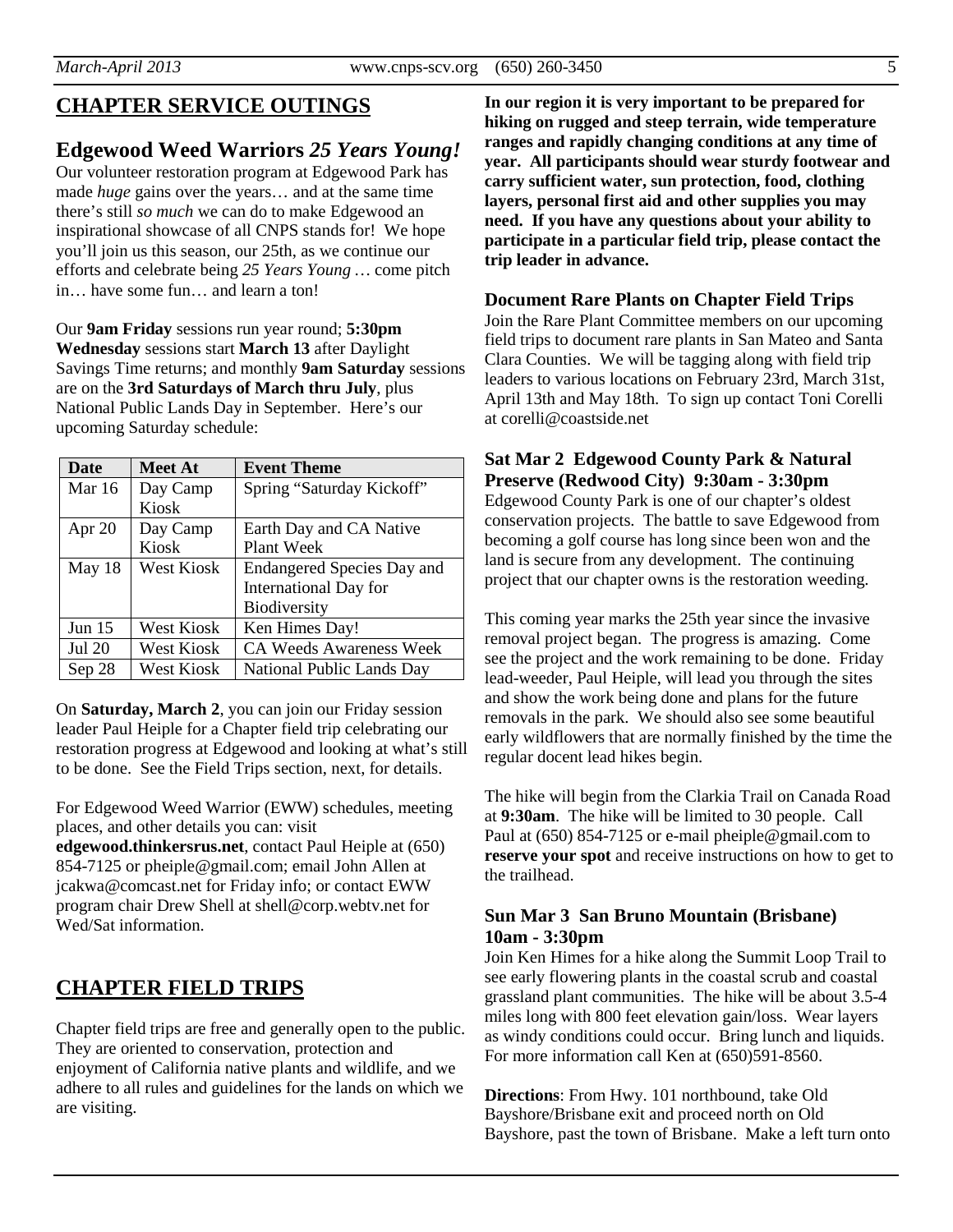Guadalupe Canyon Pkwy. and follow it uphill (west) about a mile and a half to the park entrance. We will meet at the parking lot just beyond the entrance kiosk. There is a \$6.00 day use/parking fee (bring exact change).

#### **Wed Mar 20 Pinnacles National Park (San Benito County) 10am – 4pm**

Join Stella Yang, Vicki Silvas-Young, Kenny Hickman and Paul Heiple for a visit to an area newly elevated to National Park status. Our walk will be just under 7 miles with an elevation gain of 1,425 feet. The trail in places is variously narrow, steep and rocky, and has a series of steps hewn into the rock.

The scenery is out of this world. We expect to see shooting stars, bitterroot, milk maids and other early spring flowers and may spot soaring California condors. Paul will give us an introduction to the geology of the area.

The pace will be moderate, NOT our CNPS Chapter's more common leisurely stroll. Dress in layers. Sturdy shoes are a must and trekking poles may be useful. Bring plenty of water, lunch and snacks.

The Reserve contains sandhills, sandstone outcrops, and other geologic assemblages that are uncommon in our area; the unique plants and plant communities that grow here have evolved in response to these substrates and to periodic wildfires.

We expect to see the rare Santa Cruz cypress (*Hesperocyparis abramsiana* var. *abramsiana*), four species of manzanita, and lots of ceanothus (two species plus hybrids, hopefully some in flower). Other botanical surprises are also likely to be found here, and we might be lucky enough to spot some of the interesting animal life that

lives here as well.

Hiking at Bonny Doon can be a bit tricky these days due to tree falls across the trails, so be prepared for some minor scrambles over logs and debris. Also, parts of the hike will be through deep sand. Expect a slow-paced hike approx. 5 miles with 400 feet of elevation gain/loss. Bring lunch and liquids. There are no restroom facilities at the Reserve.

**Avis Boutell** Volunteers survey woolly-headed lessingia (Lessingia hololeuca)

> The trip is limited to 15 participants, and is open

Reservations are required. Actual time in the Park will be from **10am to 4pm**. The Pinnacles are a 45-minute drive from Hollister and Hollister is about a two-hour drive from the South Bay. This will be a long day trip. Please contact Stella Yang at (408) 255-6233 or yscottie@pacbell.net; or Vicki Silvas-Young at (408) 807-6993 for more info., including the meeting place and to **reserve your spot**.

### **Sat Mar 23 Bonny Doon Ecological Reserve (Santa Cruz County) 10am – 4pm**

The Martin Fire in 2008 radically changed this Santa Cruz County gem, home to many rare plant species as well as other species living near or at their range limit. Join Kevin Bryant on a journey through this living laboratory of postfire plant succession, and see how the scorched landscape is being reborn.

to CNPS members only. New memberships will be accepted at the trailhead. For more information, or to **reserve your spot** and receive details about the trip, contact Kevin at mtngreen17@gmail.com, or (408) 348-9470.

**Sun Mar 31 Coyote Lake (Gilroy) 10am - 3:30pm**  Join Stephen Rosenthal and Paul Heiple on this spring hike to Coyote Lake County Park. Located east of Gilroy and south of Coyote Ridge, like Coyote Ridge the Park features a beautiful serpentine area that is rich in wildflowers. On a recent trip there were lots of buttercups, cream cups, allium, red maids, tidy tips, butter & eggs and more.

The walk will be about 3 miles long with about 600 ft elevation gain. Bring plenty of water as temperatures could be warm, and snacks/lunch.

The trip is limited to 20 participants. To **reserve your spot**  and receive directions by email, contact Stephen at sailinsteve@sbcglobal.net or (408) 923-6562.



along the Edgewood Trail in September 2012

6 www.cnps-scv.org (650) 260-3450 *March-April 2013*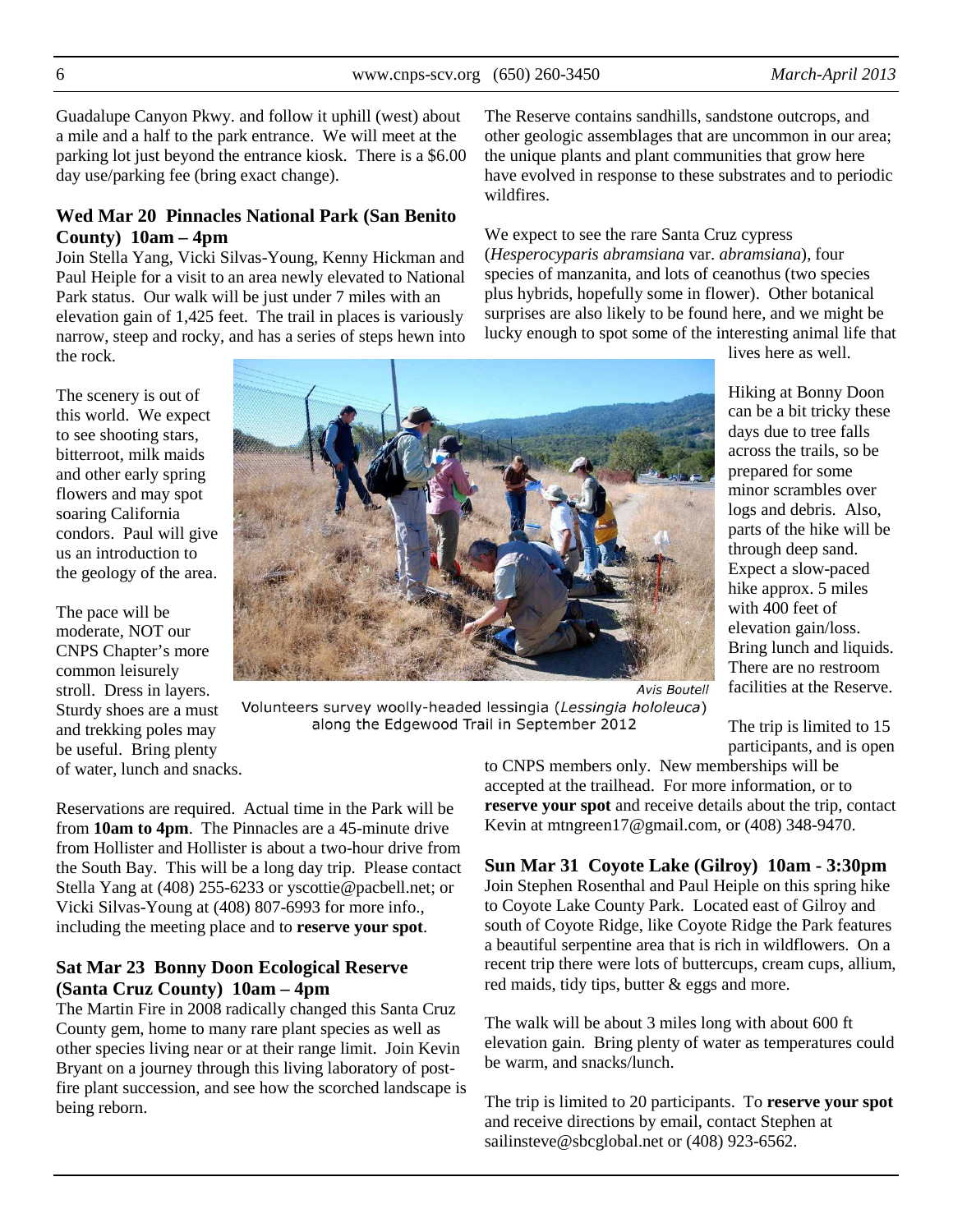### **Thu – Tue Apr 4/5 – 8/9 (Dates TBD) Desert Exploring Spring 2013**

Like it hot and prickly? Well then join Ken Himes, Joe Cernac and Kenny Hickman on a car camping run around the western Mojave and Owens Valley. We'll start in the stunning Red Rock Canyon State Park on Thursday or Friday, and then based on our team's pre-scouting, will visit spots such as Short Canyon, Fossil Falls, the Panamint Valley (for the rare, endemic 1B.2 Panamint daisy, *Enceliopsis covillei*), Desert Tortoise Natural Area, and the Alabama Hills.

On some nights we may be dry camping in tents/cars, but will also often be stopping at facilities along the way (did someone say Indian Wells Brewery for dinner?)

Please RSVP to Ken Himes at (650) 591-8560 or Kenny Hickman at ken@meer.net, and we'll send details as the season unfolds and our pre-scouting tells us where we should go! Note: Current CNPS membership is required.

#### **Sat Apr 13 Rockaway Headlands (Pacifica), Moss Beach and Pillar Point Bluff (San Mateo Coast) 10am - 3pm**

Join botanist Toni Corelli for a leisurely coastal exploration. For the first 3 hours we will explore one of the best coastal prairie wildflower ecosystems along the northern San Mateo Coast. Some of the plants we will see are: Franciscan wallflower (*Erysimum franciscanum*), footsteps of spring (*Sanicula arctopoides*), coast onion (*Allium dichlamydeum*), goldfields (*Lasthenia californica*), narrow-leaved mule ears (*Wyethia angustifolia*), California oat grass (*Danthonia californica*) and seaside plantain (*Plantago maritima*).

The trail is an easy 1 mile loop. If you would like to continue we will drive south to Moss Beach to see the Coast yellow leptosiphon (*Leptosiphon croceus*), and harlequin lotus (*Hosackia gracilis*), then drive 2 miles south to see the rose leptosiphon (*Leptosiphon rosaceus*).

We expect the full trip to last until 3 - 3:30 pm. Bring lunch and liquids; dress in layers.

**Directions:** The parking area is located in Pacifica, approximately 13.3 miles north of Half Moon Bay. Heading west on Hwy 92 from the Peninsula, at Hwy 1 turn right (north), go approx. 13.3 miles north on Hwy 1. Then

turn left (west) on Rockaway Beach Ave., take the first left on Old County Rd. and drive to the end where you'll find the parking lot. To see plant photos visit **www.flickr.com/photos/tcorelli/sets/72157618750588498.**

#### **Sun Apr 14 New Hagen Meadow (San Jose) 9am - 2pm**

Visit and help identify spring wildflowers at this quiet serpentine meadow and seep in the shadow of Mount Umunhum. Join Judy Fenerty, Stella Yang and

Midpeninsula Regional Open Space District staff Cindy Roessler to explore this property off Hicks Road in the Sierra Azul Open Space Preserve. We expect to see the rare Mt. Hamilton thistle, most beautiful jewelflower, Santa Clara Valley dudleya, and leather oak, as well as many other native wildflowers and grasses.

We will hike 3 miles roundtrip on country roads and old trails with moderate elevation gain and some off-trail hiking

Coastal Bluff scrub habitat at Rockaway Headlands

once we reach the meadow. Access to the Mt. Hamilton thistle is down a steep slope, but there are plenty of serpentine wildflowers to enjoy without hiking to the seep. Public hiking trails and access have not been developed for this new property yet, so this **reservation-only hike** will provide a rare chance to visit the site. Bring lunch, sun protection, sturdy shoes, and hiking poles (if you have them).

Toni Corelli

**Directions:** We'll meet in San Jose at the Park-and-Ride lot at Hwy. 85 and Camden Ave. and then travel 6 mi. together to the locked pasture where we will park the cars. Logistics do not allow participants to arrive late or leave early.

We are offering priority to CNPS Santa Clara Valley Chapter members for this trip. Space is limited to 20 people and carpooling (no host) is strongly recommended to the meeting place. RSVP to Judy Fenerty at judy@fenerty.com or 408-378-6272 to **reserve your place**.

**DEADLINE FOR THE NEXT** *BLAZING STAR* 

**Saturday, April 6, 2013** 

**Email: mattsson@surfpix.net Phone: (408) 255-3767**